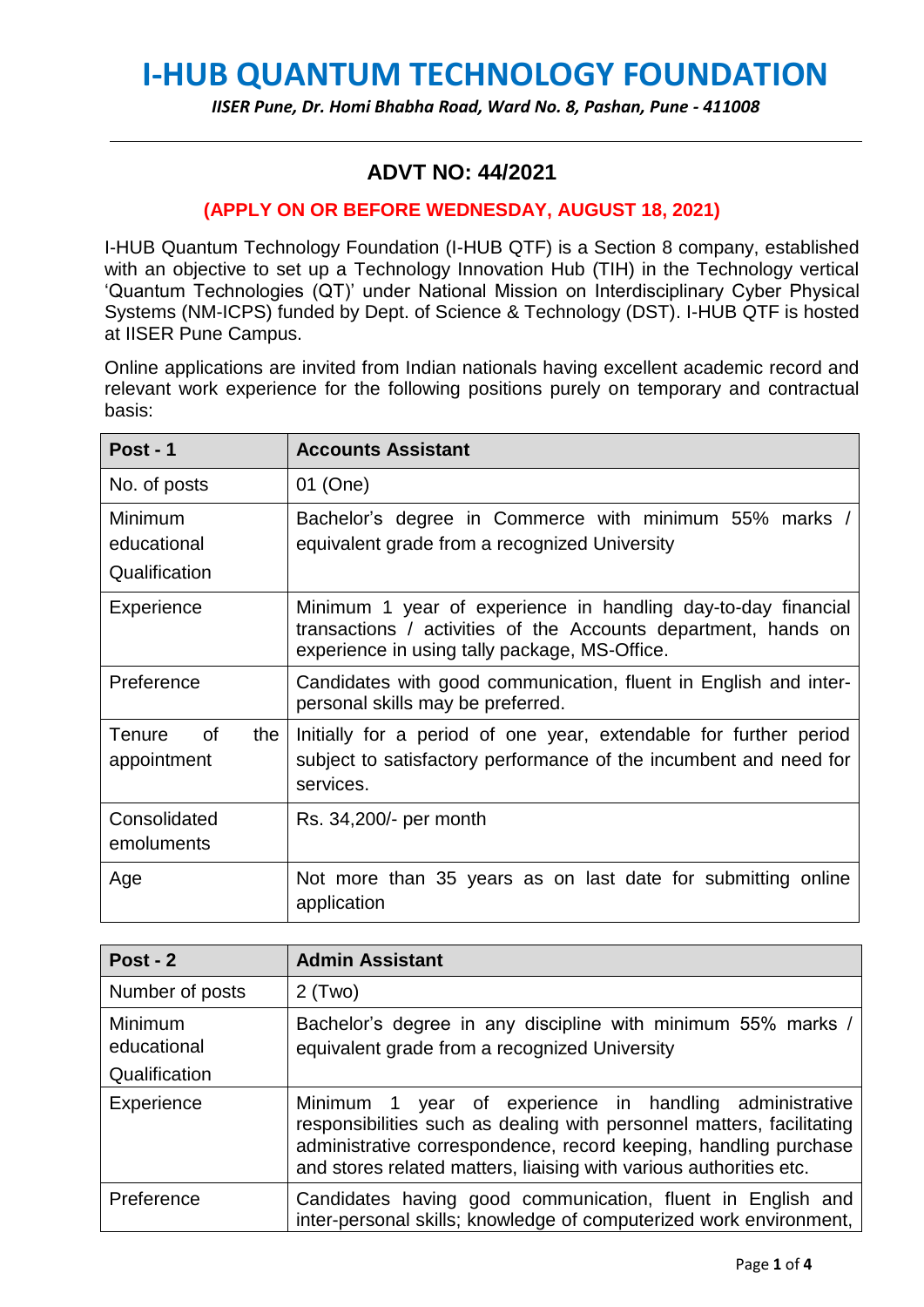| Post - $2$                                | <b>Admin Assistant</b>                                                                                                                              |
|-------------------------------------------|-----------------------------------------------------------------------------------------------------------------------------------------------------|
|                                           | hands on experience in using MS-Office is preferred.                                                                                                |
| <b>Tenure</b><br>0f<br>the<br>appointment | Initially for a period of one year, extendable for further period<br>subject to satisfactory performance of the incumbent and need for<br>services. |
| Consolidated<br>emoluments                | Rs. 29,800/- per month                                                                                                                              |
| Age                                       | Not more than 35 years as on last date for submitting online<br>application                                                                         |

| Post - $3$                              | <b>Secretary</b>                                                                                                                                                                                   |
|-----------------------------------------|----------------------------------------------------------------------------------------------------------------------------------------------------------------------------------------------------|
| No. of posts                            | 01 (One)                                                                                                                                                                                           |
| Minimum<br>educational<br>qualification | Bachelor's degree in any discipline with minimum 55% marks /<br>equivalent grade from a recognized University                                                                                      |
| Experience                              | Minimum 5 years' of experience in providing secretarial assistance<br>to the higher authorities, record keeping, correspondence (Letter<br>writing, emails etc.)                                   |
| Preference                              | Candidates who worked as Secretary in Govt. Organizations and<br>familiar with MS-Office Suite, online meeting platforms; certification<br>in short-hand with fluency in English may be preferred. |
| Tenure<br>0f<br>the<br>appointment      | Initially for a period of one year, extendable for further period<br>subject to satisfactory performance of the incumbent and need for<br>services.                                                |
| Consolidated<br>emoluments              | Rs. 41,400/- per month                                                                                                                                                                             |
| Age                                     | Not more than 45 years as on last date for submitting online<br>application                                                                                                                        |

| Post - $4$                                       | <b>Communications Manager</b>                                                                                                                                                                                           |
|--------------------------------------------------|-------------------------------------------------------------------------------------------------------------------------------------------------------------------------------------------------------------------------|
| Number of posts                                  | 01 (One)                                                                                                                                                                                                                |
| Minimum<br>educational<br>Qualifications         | M. Sc. in Physics OR Post Graduate Degree in<br>Mass<br>Communication / Journalism                                                                                                                                      |
| Experience                                       | Minimum 1 years' experience in Science Communication / Science<br>Content Design / Science Outreach / Public Engagement / writing<br>popular science articles, blogs / promotion of science and scientific<br>services. |
| Preference                                       | Candidates with proven experience in dissemination of scientific<br>information in various channels of media may be preferred.                                                                                          |
| <b>of</b><br><b>Tenure</b><br>the<br>appointment | Initially for a period of one year, extendable for further period<br>subject to satisfactory performance of the incumbent and need for<br>services.                                                                     |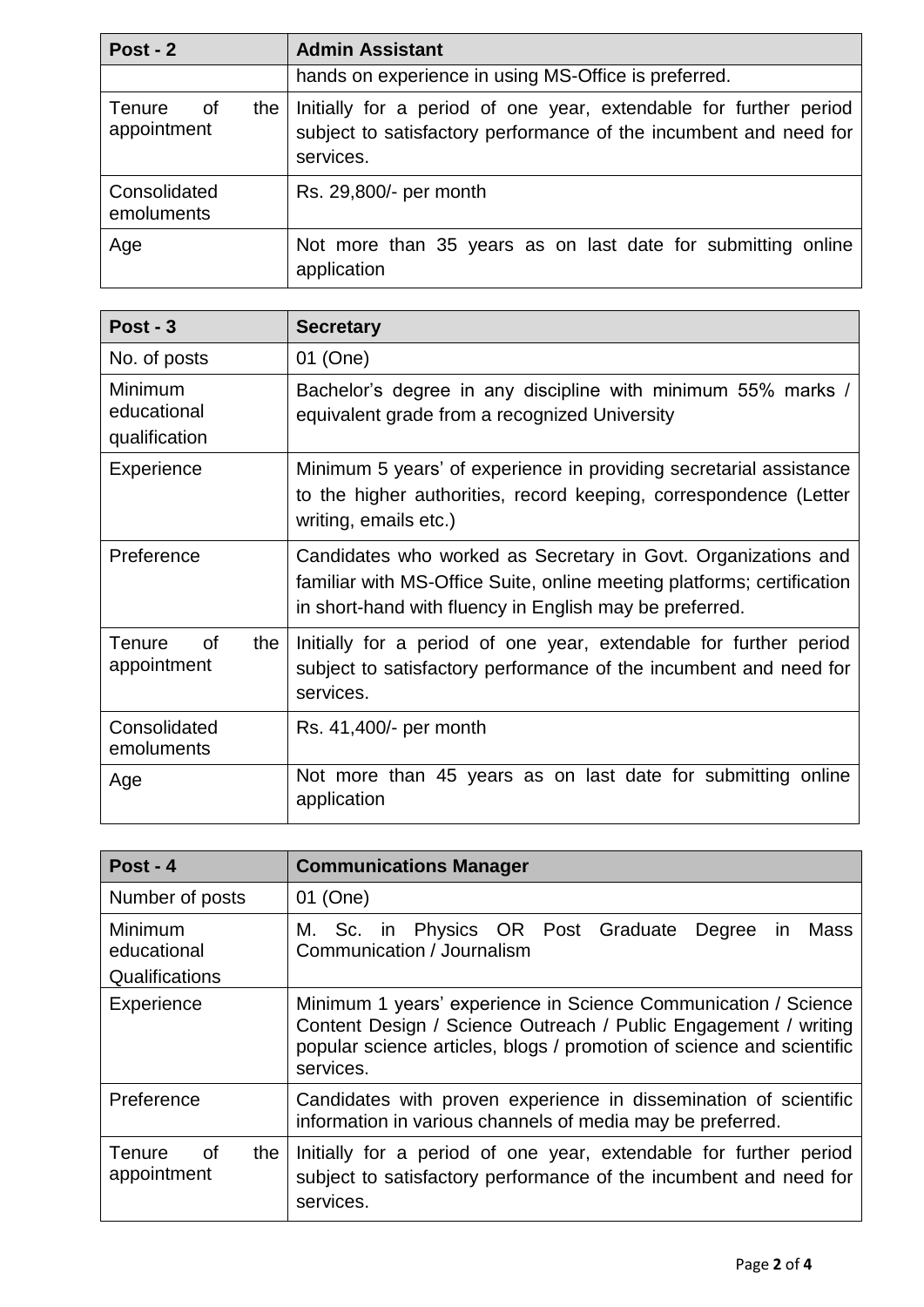| Post - $4$                 | <b>Communications Manager</b>                                               |
|----------------------------|-----------------------------------------------------------------------------|
| Consolidated<br>emoluments | Rs. 41,400/- per month                                                      |
| Age                        | Not more than 40 years as on last date for submitting online<br>application |

## **General Information / details about the posts**

- 1. Appointments are purely temporary and will terminate automatically without any notice or compensation.
- 2. The appointed person shall have no claim of appointment / absorption in I-HUB QTF / Funding Agency.
- 3. The appointment of the applicant will be governed by the terms and conditions of the I-HUB QTF.
- 4. The qualification prescribed should have been obtained from recognized Universities / Institutions.
- 5. The prescribed educational qualifications & experience are the bare minimum and mere possession of same does not entitle candidates to be considered for the selection process. Where number of applications received in response to this advertisement is large, it may not be convenient or possible to carry out the selection process for all the candidates. Based on the recommendations of the Screening Committee, the number of candidates to be called for the selection process may be restricted to a reasonable limit after taking into consideration qualification/s and experience/s over and above the minimum prescribed in the advertisement. Therefore, it will be in the interest of the candidates, to mention all the qualifications and experience in the relevant field at the time of applying.
- 6. Age relaxation commensurate with experience of the applicant may be considered for deserving candidates with the prior approval of the competent authority.
- 7. Relaxation in requirement of qualification and/or experience may be considered in case of exceptionally meritorious applicants with the prior approval of the competent authority.
- 8. No TA/DA will be admissible for appearing for the interview.
- 9. No interim enquiries / correspondence / communication of any sort will be entertained on the matter.
- 10.Canvassing in any form and / or bringing any influence, political, or otherwise, will be treated as a disqualification for the post applied for.

### **HOW TO APPLY:**

Please read following instructions carefully before submitting an online application.

Candidates not having required qualification &/ or experience need not apply.

Last date for submitting online applications is **August 18, 2021**. Applicants need NOT send a hard copy of the application at this stage.

Candidates fulfilling the eligibility criteria may apply online in the prescribed application form by clicking on the **["Apply Online"](http://www.iiserpune.ac.in/job-advertisements/listings)** link available below this advertisement. Please keep personal details, qualification details, details of references, experience details, other relevant details, soft copy of the passport size photograph (Less than 1 MB) with you and printer attached to your desktop before starting the online application.

In case, the name of the degree that you possess is not listed in the drop down option, please select "other" and then enter the Name of the Degree in the appropriate field.